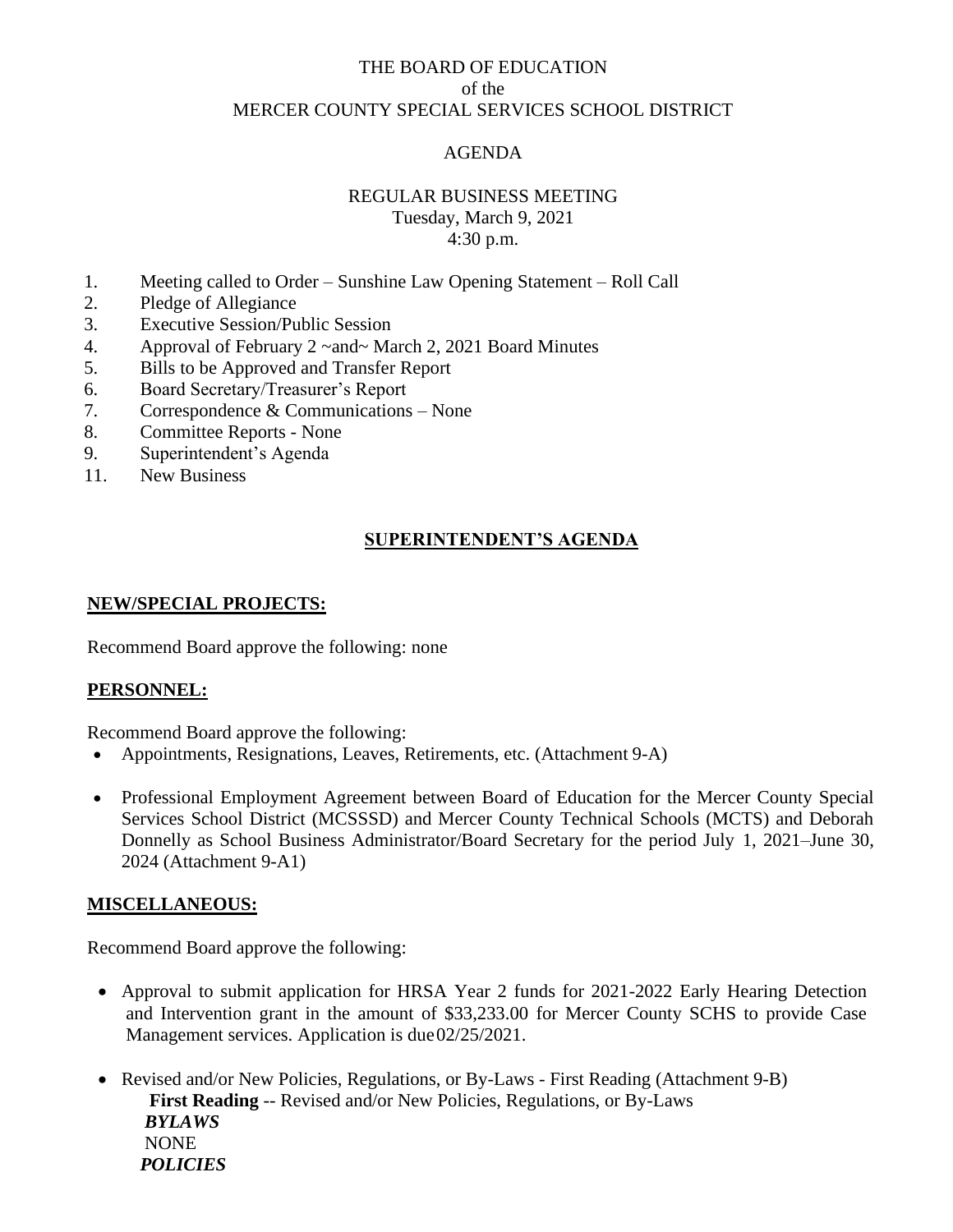AGENDA – MCSSSD March 9, 2021 Page 2

> P4125 Employment of Support Staff Members (M) P6360 Political Contributions (M) P8330 Student Records (M)

*REGULATIONS* NONE

**Second Reading** -- Revised and/or New Policies, Regulations, or By-Laws *BYLAWS* NONE *POLIC ES* NONE *REGULATIONS* NONE

**Abolished** -- Policies, Regulations, or By-Laws P3431.1 Family Leave (M) P4431.1 Family Leave (M) P3431.3 NJ Family Leave Insurance Program P7430 School Safety (M) R7430 School Safety (M) P2415.01 Academic Standards, Academic Assessments, and Accountability (M) P2415.03 Highly Qualified Teachers (M)

### **REPORTS:**

Recommend Board approve the following:

- Fire and Security Drill(s) for the month of February 2021 (Attachment 9-C)
- Harassment, Intimidation & Bullying as of February 2021

| <b>Month</b> | Investigation | HI | Non-       |  |
|--------------|---------------|----|------------|--|
|              | s             | В  | <b>HIB</b> |  |
| July         |               |    |            |  |
| August       |               |    |            |  |
| September    |               |    |            |  |
| October      |               |    |            |  |
| November     |               |    |            |  |
| December     |               |    |            |  |
| January      |               |    |            |  |
| February     |               |    |            |  |
| <b>TOTAL</b> |               |    |            |  |
|              |               |    |            |  |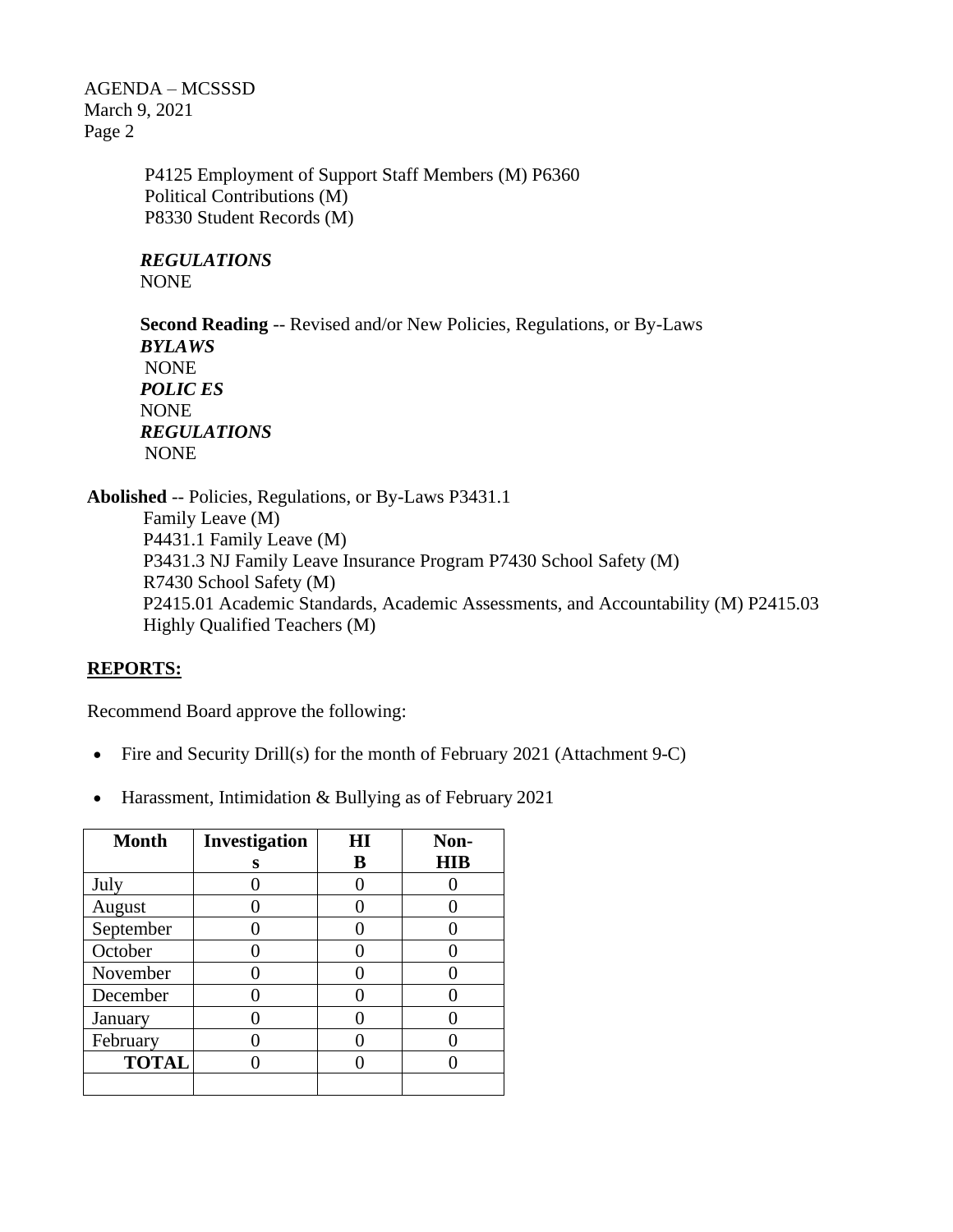AGENDA – MCSSSD March 9, 2021 Page 3

|               | July | Aug | Sep | Oct | <b>Nov</b> | <b>Dec</b> | Jan | Feb | Mar | Apr | May | June |
|---------------|------|-----|-----|-----|------------|------------|-----|-----|-----|-----|-----|------|
| 2019-<br>2020 | 497  | 498 | 548 | 546 | 546        | 551        | 544 | 559 | 563 | 561 | 561 | 560  |
| 2020-<br>2021 | 428  | 428 | 496 | 501 | 503        | 505        | 506 | 502 |     |     |     |      |

### • Enrollment Data as of February 2021

|                                 | 01/31/2021 | 02/28/2021 |
|---------------------------------|------------|------------|
| Mercer High School              |            |            |
| <b>Mercer Elementary School</b> |            |            |
| <b>Regional Day</b>             |            |            |
| Joseph F. Cappello School       |            |            |
| <b>TOTAL</b>                    | <u>506</u> | 502        |
|                                 |            |            |

#### 11. **NEW BUSINESS**

Recommend Board approve the following:

- a. Approve to continue to contract with Frontline Central for the implementation of Frontline Central Software at an annual subscription cost of \$11,805.72 and Absence & Substitute Management and Time & Attendance in the amount of \$14,228.17 and Employee Evaluation Management with Evaluation Frameworks with Danielson 2011/2013 in the amount of \$8,058.33 for a Total of \$34,092.22 beginning July 1, 2021 through June 30, 2022 (Attachment 11-a).
- b. Approve the addendum to the contract between Mercer County Special Services School District and the Irvin Raphael Bus Company (Attachment 11-b).
- c. Approve the addendum to the contract between Mercer County Special Services School District and the George Dapper Bus Company (Attachment 11-c).
- d. Recommend the Mercer County Special Services School District approve to request proposals for Health Insurance Provider, according to N.J.A.C. 5:34-2.1 et seq. and N.J.S.A. 18A:18A-5(a)(10), as Extraordinary Unspecifiable Services for the 2021/2022 school year.
- e. Approve the Society for the Prevention of Teen Suicide to provide professional development on March 18, 2021. The presentation will be "Trauma-Informed Return to Learn Webinar". All Mercer Elementary School staff members will be provided with ready-to-use techniques. The cost of the half day training not to exceed \$500.